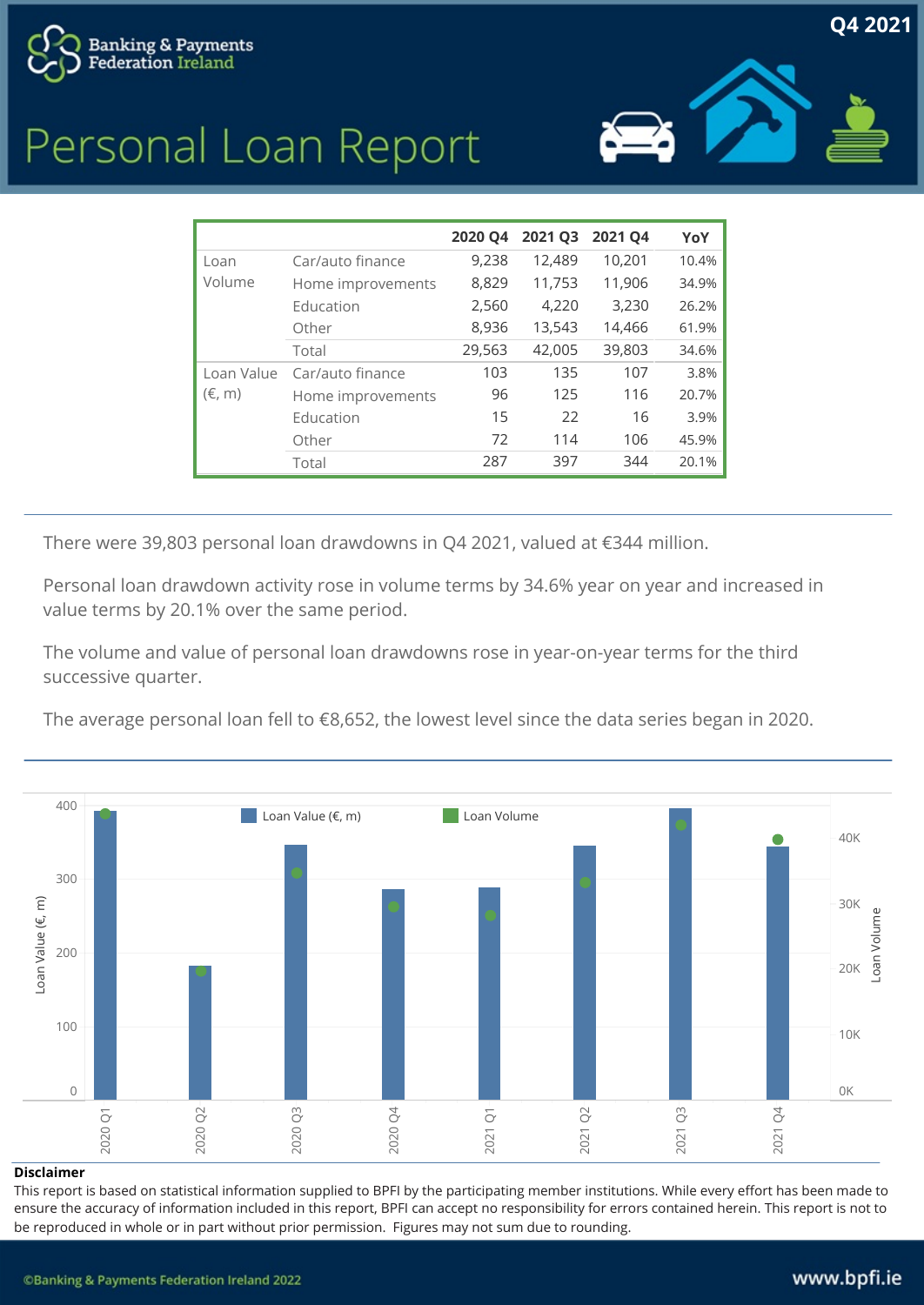



Q42021

### **Loan Volumes**

In Q4 2021, 11,906 personal loans were drawn down in Q4 2021 for home improvements, some 34.9% higher than in Q4 2020. Car/auto finance loan volumes rose by 10.4% year on year to 10,201.

The number of loans for education purposes increased by 26.2% to 3,230.

Loans for other purposes increased by 61.9% year on year to 14,466.



### Notes:

What are personal loan drawdowns?

Personal loan drawdowns are funds drawn down by household borrowers as term loans granted for the purpose of personal use in the consumption of goods or services and where the credit is not secured on any form of asset.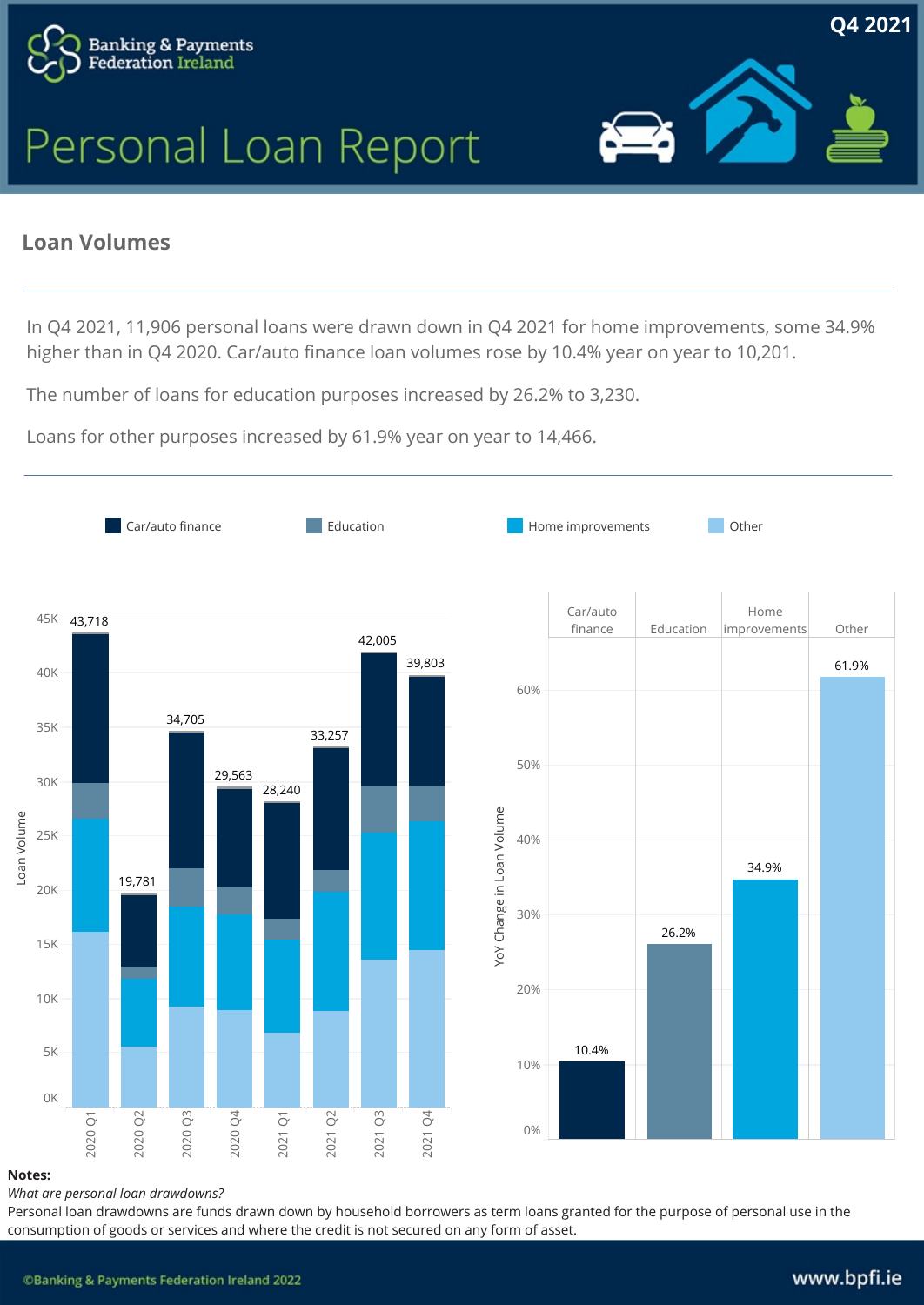



Q42021

### **Loan Values**

Some €116 million in personal loans was drawn down in Q4 2021 for home improvements, 20.6% more than in Q4 2020. Car/auto finance loan volumes rose by 3.9% year on year to €107 million.

The value of loans for education purposes increased by 3.9% to €16 million.

Loans for other purposes increased by 45.8% year on year to €106 million.



### Notes:

### About this data

This data relates to loans drawn down from participating BPFI member institutions: AIB, Avant Money, Bank of Ireland, KBC Bank Ireland and permanent tsb. The full data series, and the list of participating institutions, is available on the BPFI website at www.bpfi.ie.